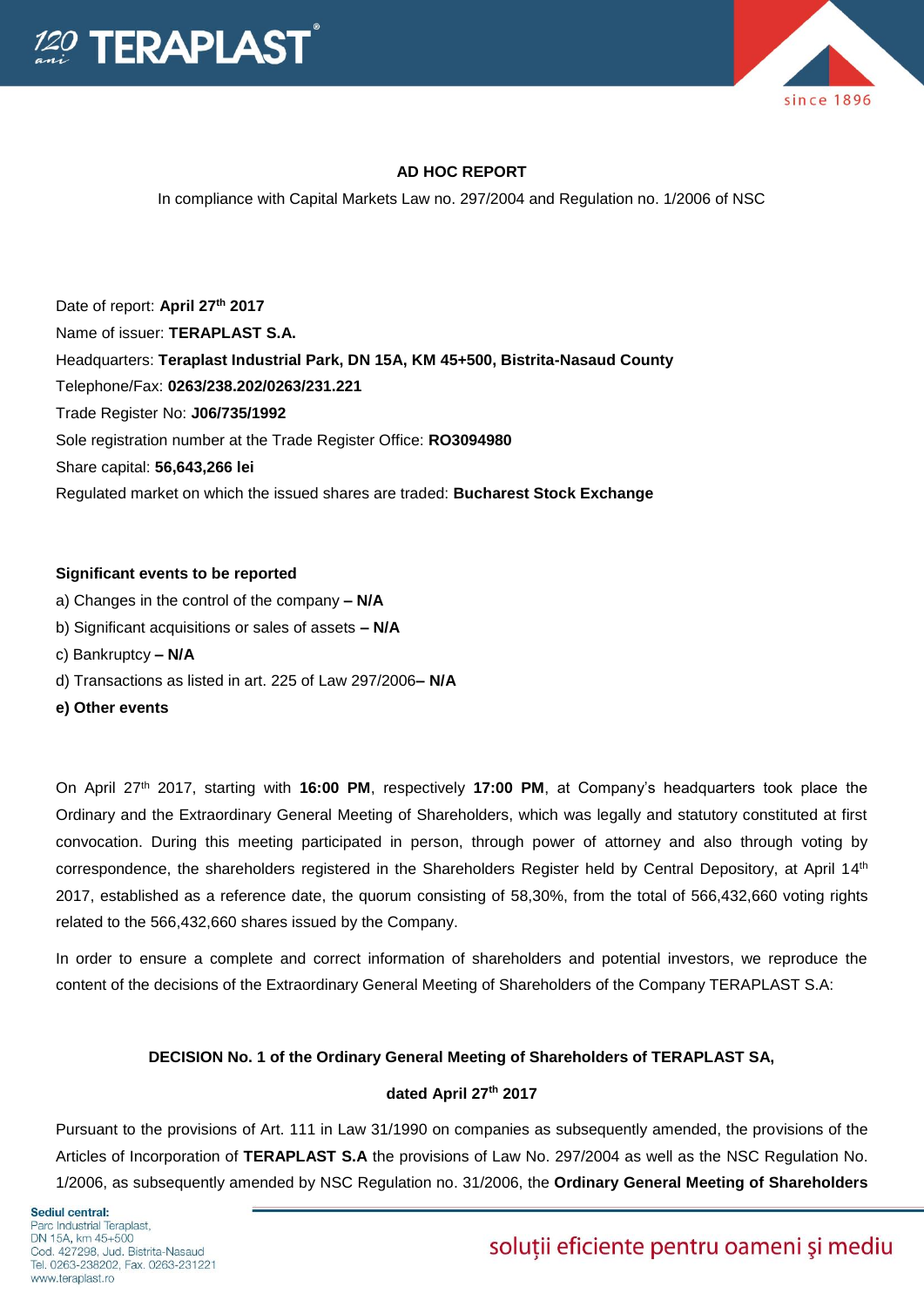**of TERAPLAST S.A.,** headquartered in Bistrita, "Teraplast Industrial Park", DN 15A, km 45+500, postal code 427298, Bistrita-Nasaud County, registered with the Trade Registry Office under number J06/735/1992, having the Fiscal Registration Code CUI RO 3094980, held on **April 27 th 2017** at the headquarter of the Company, at 16:00 PM, with a quorum of **58,30%** of the total 566,432,660 voting rights according to the 566,432,660 shares issued by Company TERAPLAST S.A., representing a total number of 330.208.608 votes expressed,

## **DECIDES**

### **On the items on the AGENDA, as follows:**

**1.** Approves the Report of the Board of Administration on the individual and consolidated financial situations for the 2016 financial year.

### **Structure of the vote: 100% for, 0% against, 0% abstaining**

**2.** Records the Report of the financial auditor KPMG Audit S.R.L on the individual and consolidated financial statement for the 2016 financial year.

### **Structure of the vote: 100% for, 0% against, 0% abstaining**

**3.** Approves the individual financial situations for the 2016 financial year, based on the Report of the Board of Directors and the Report of the Company's financial auditor.

| Indicators (thousand, lei) | 2016      |
|----------------------------|-----------|
| Turnover                   | 257.296   |
| Total incomes              | 282.973   |
| Total expenses             | (237.660) |
| Gross result               | 45.314    |
| Tax income                 | (3.802)   |
| Net result                 | 41.512    |

### **Structure of the vote: 100% for, 0% against, 0% abstaining**

- **4.** Approves the proposal regarding the distribution of the net profit for the 2016 financial year, as follows:
- Net profit to be distributed: 41.511.532 lei

Legal reserves: 2.294.246 lei

Dividends distribution: 9.572.712 lei, proposed gross dividend/share being 0.0169 lei;

Other reserves: 29.047.831 lei

Retained earnings 596.743 lei

## **Structure of the vote: 100% for, 0% against, 0% abstaining**

**5.** Approves the consolidated financial statements for the 2016 financial year, according to the Report of the Board of Directors and the Report of the Company's financial auditor.

## **Structure of the vote: 100% for, 0% against, 0% abstaining**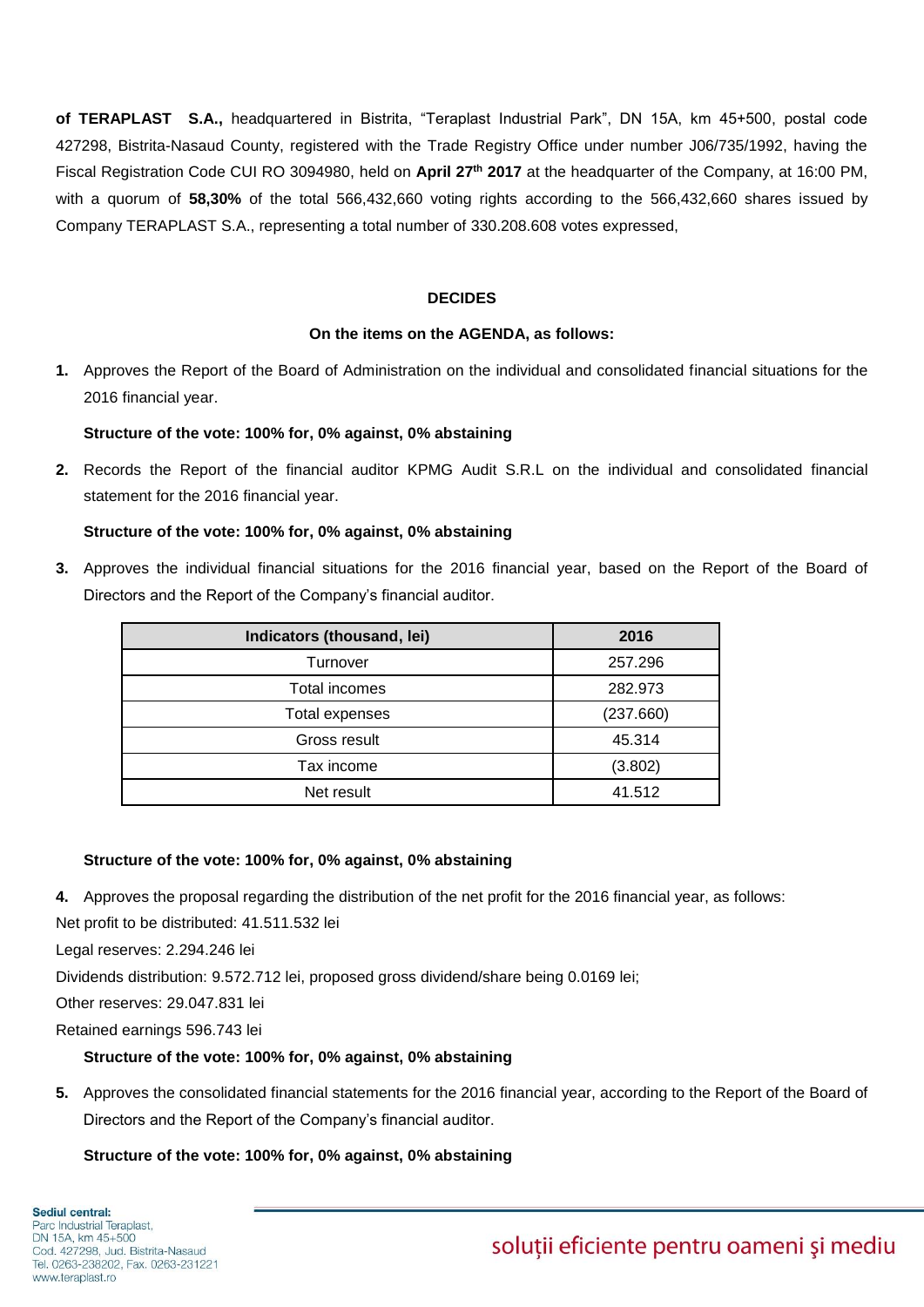**6.** Approves the discharge of the Company's Board of Directors for the 2016 financial year.

## **Structure of the vote: 19.76% for, 0% against, 80.24% abstaining**

## **(the abstaining votes are given by the Directors, who are also shareholders)**

**7.** Approves the Budget of Revenues and Expenses for the 2017 financial year, with the following indicators:

| Indicators (lei)        | 2017          |
|-------------------------|---------------|
| Turnover                | 259.263.360   |
| Operational incomes     | 262.220.179   |
| Operational expenses    | (231.548.541) |
| Operational result      | 30.671.638    |
| <b>EBITDA</b>           | 52.054.388    |
| <b>Financial result</b> | 7.042.020     |
| FBT                     | 37.713.658    |

## **Structure of the vote: 100% for, 0% against, 0% abstaining**

**8.** Approves the Investment Program for the 2017 financial year.

## **Structure of the vote: 100% for, 0% against, 0% abstaining**

**9.** Approves the proposal of keeping the level of the remuneration for the member of the Board of Directors for the 2017 financial exercise to the same level as in 2016 financial exercise.

## **Structure of the vote: 97.56% for, 0% against, 2.44% abstaining**

**10.** Approves the date May 18th 2017 as registration date which serves to identify the shareholders who will be affected by the decisions adopted by the Ordinary General Meeting of Shareholders.

## **Structure of the vote: 100% for, 0% against, 0% abstaining**

11. Approves the date May 17<sup>th</sup> 2017 as **"ex-date**", respectively the date previous to the registration date when the financial instruments, subject of the decision of the corporate bodies, are transacted without the rights resulting from such decision, pursuant to art. 2 letter f) of Regulation No. 6/2009 regarding the exercise of certain rights of the shareholders within the general assemblies of the trading companies, amended and completed by Regulation no. 13/2014 regarding the amendment and completion of certain regulations issued by the Security National Board (herein referred to as NSC Regulation No. 6/2009).

## **Structure of the vote: 100% for, 0% against, 0% abstaining**

**12.** Approves the date June 9<sup>th</sup> 2017 as **payment day**, as defined by the art. 2, letter g) of NSC Regulation No. 6/2009 and by art. 129, ind.3, alin. 2 of the NSC Regulation no. 1/2006 regarding issuers and operations with securities.

## **Structure of the vote: 100% for, 0% against, 0% abstaining**

**13.** Empowers the Board of Directors to fulfill the decisions adopted by the Ordinary General Meeting of Shareholders.

**Structure of the vote: 100% for, 0% against, 0% abstaining**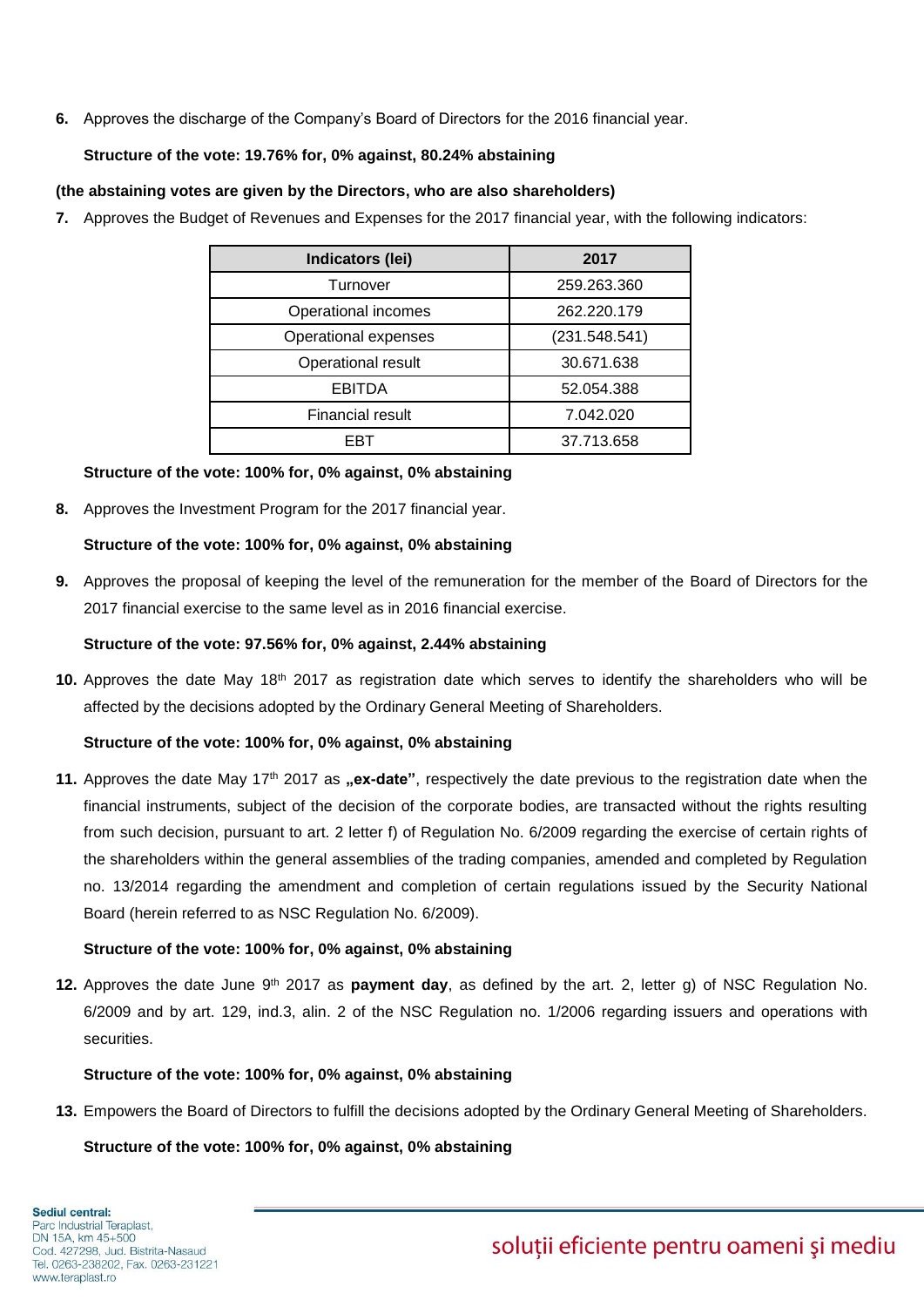**14.** Empowers the Chairman of the Board of Directors, Mr. Dorel Goia, to sign the OGMS decision, in the name and on behalf of the shareholders present at the meeting.

#### **Structure of the vote: 100% for, 0% against, 0% abstaining**

**15.** Empowers the legal adviser, Mrs. Kinga Vaida, identified by ID series XB, No. 370326 and/or Mrs. Diana Bretfelean, identified by ID series X.B. no. 515915, to accomplish all formalities regarding registration of the OGMS Decision at the Commercial Registry of Bistrita-Nasaud Tribunal and to publish this decision in the Official Gazette of Romania, Part 4."

#### **Structure of the vote: 100% for, 0% against, 0% abstaining**

This decision was drafted and signed on April 27<sup>th</sup> 2017 in five (5) copies, of which 2 (two) copies to the Company and three (3) copies to be submitted to the Trade Registry Office of the Bistrita Nasaud Law Court.

### **DECISION No. 1 of the Extraordinary General Meeting of Shareholders of TERAPLAST SA,**

#### **dated April 27 th 2017**

Pursuant to the provisions of Art.111 in Companies Law no. 31/1990 as subsequently amended, the provisions of the Articles of Incorporation of **TERAPLAST S.A** the provisions of Law No. 297/2004 as well as the NSC Regulation No. 1/2006, as subsequently amended by NSC Regulation no. 31/2006, the **Extraordinary General Meeting of Shareholders of TERAPLAST S.A,** headquartered in Bistrita, "Teraplast Industrial Park", DN 15A, km 45+500, postal code 427298, Bistrita-Nasaud County, registered with the Trade Registry Office under number J06/735/1992, having the sole registration number at the Trade Register Office RO 3094980, held on **April 27th 2017** at the headquarter of the Company, at 17:00 PM, with a quorum of 58,30**%** of the total voting rights according to the 566.432.660 shares issued by Company TERAPLAST S.A., representing a total number of 330.208.608 votes expressed,

#### **DECIDES**

#### **On the items on the AGENDA, as follows:**

**1.** Approves the share capital increase with 29,047,831 lei by releasing of 290,478,310 new shares, with a reference value of 0.10 lei/share, as well the determination of the price 0 (zero) lei for the compensation of the fractions of shares following the application of the algorithm and the rounding of the results, in accordance with the applicable legal provisions. The share capital increase will be made by incorporating the reserves in amount of 29,047,831 lei, constituted from the 2016 net profit, according to point 4 from the OGMS Agenda, dated April 27th 2017 and by releasing of 290,478,310 new shares with a reference value of 0.10 lei/share. The new released shares will not modify the shareholders percentage and will be distributed for free to all company's shareholders, registered in the

Sediul central: Parc Industrial Teraplast, DN 15A, km 45+500 Cod. 427298, Jud. Bistrita-Nasaud Tel. 0263-238202, Fax. 0263-231221 www.teraplast.ro

# soluții eficiente pentru oameni și mediu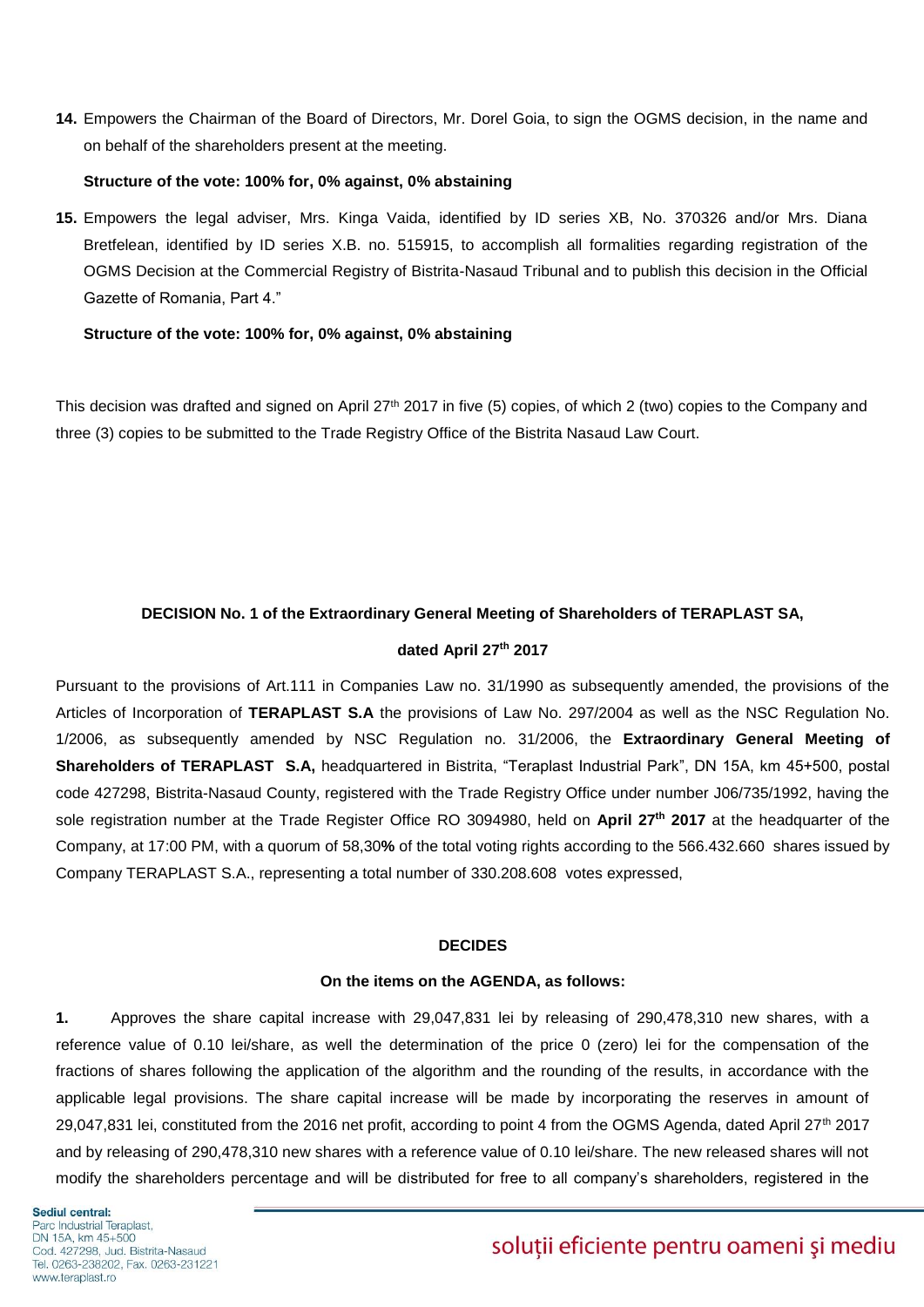Shareholders' Registry, at the registration date established by GMS. The capital increase is made in order to support the current activity of the company. Every shareholder registered in the Shareholders' Registry at the registration date shall receive 1 new share for every 1.95 owed shares (more exactly 1.9499998468).**"**

## **Structure of the vote: 100% for, 0% against, 0% abstaining**

**2.** Approves the update of the Articles of Association, in accordance with the ones approved at point 1 of the present, as follows:

Art. 7. Alin. (1) "The subscribed and paid in share capital of the Company TERAPLAST S.A. is 56,643,266 lei divided into a number of 566,432,660 registered shares, with nominal value of 0.1 lei each" modifies and will have the following content:

*"The subscribed and paid in share capital of the Company TERAPLAST S.A. is 85.691.097 lei divided into a number of 856.910.970 registered shares, with nominal value of 0.1 lei each".*

### **Structure of the vote: 100% for, 0% against, 0% abstaining**

**3.** Approves the maximum limit of indebtedness that the company can contract in the 2017 financial year and the approval of the warranty of credit and/or leasing contracts which are going to be accessed within the limit established, with security interest in real estate/pledge, assignments of current and future receivables rights, assignments related to current and future cash, resulting from current accounts and assignments of rights resulted from the insurance policies. The proposal of the Board of Administration is that this limit of indebtedness to reach the total value of 135,000,000 lei.**"**

#### **Structure of the vote: 99.95% for, 0% against, 0.05% abstaining**

**4.** Empowers the Board of Directors that, up to the maximum limit of indebtedness approved, it should accomplish, in the name of and for the Company, all the actions and steps necessary or useful in order to fulfill those approved at point 3 from the present decision. In this regard, the Board of Directors shall issue decisions on: accessing some bank credits, concluding some credit/leasing contracts, extending the bank credit/leasing contracts accessed, establishing the warranty structure for the credit/ leasing contracts accessed/extended, restructure/reschedule of the credits granted, change of structure of the warranties of the existing credits in balance, empowering the persons who will sign in the name of and for the Company TERAPLAST S.A. the credit contracts/ leasing contracts /warranty contracts /additional acts to the credit/leasing contracts, as well as any other documents or instruments which are accessory, related to or to which reference is made in the credit/leasing contracts, warranty contracts or any other documents as well as to sign any other application forms, requests which might be necessary or useful regarding these bank transactions**".**

## **Structure of the vote: 99.95% for, 0% against, 0.05% abstaining**

**5.** Approves the agreements, signed in 01.03.2017, for the purchase of the 50% of the stake held by the shareholders of Depaco SRL, in the company Depaco SRL.**"**

## **Structure of the vote: 100% for, 0% against, 0% abstaining**

**6.** Approves July 18th 2017 as **registration date** which serves to identify the shareholders who will be affected by the decisions adopted by the Extraordinary General Meeting of Shareholders.

## **Structure of the vote: 100% for, 0% against, 0% abstaining**